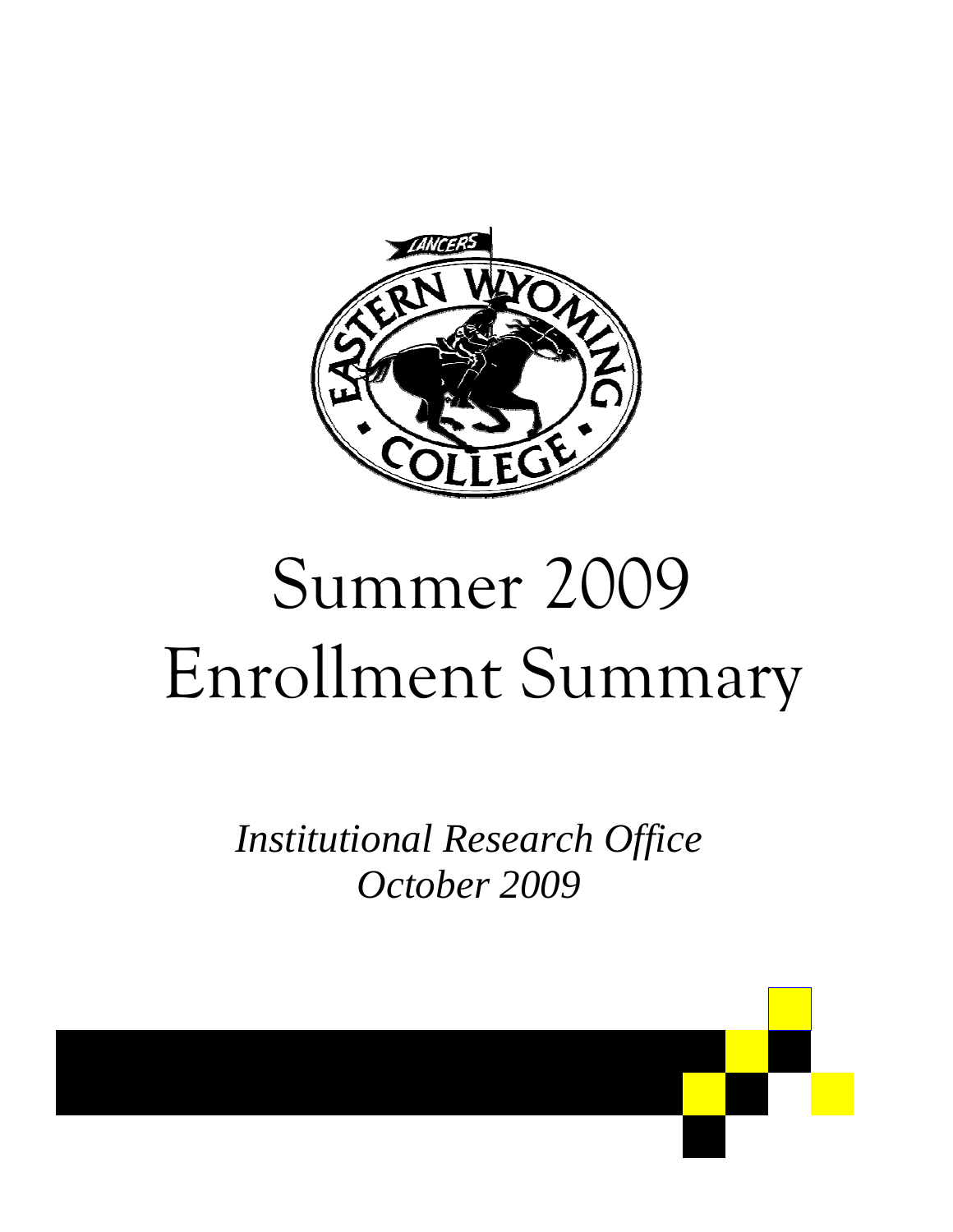## **TABLE OF CONTENTS**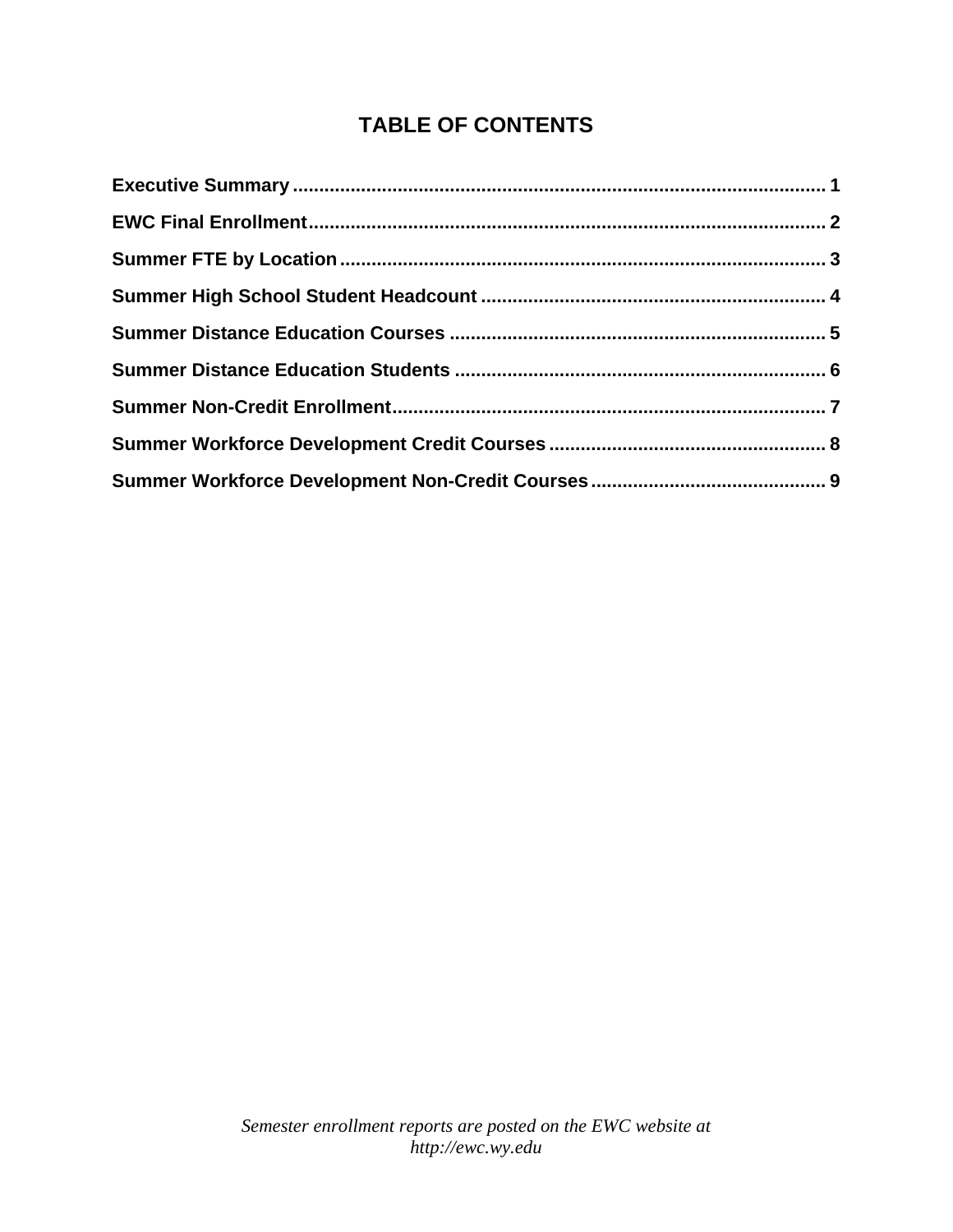#### EXECUTIVE SUMMARY

EWC experienced a 22.0% increase in total student headcount as compared to Summer 2008. The total student headcount of 393 students reflects an overall increase of 71 students. Not including Law Enforcement Academy (LEA), fulltime enrollment was up 94 students (31.4%). Full Time Enrollment (FTE) decreased by 21.86 (19.6%). Not including LEA, FTE was up 0.81 (0.9%). There were no LEA classes offered this summer.

EWC experienced an increase of 0.50 (0.6%) FTE compared to Summer 2008. Goshen County had an increase of 9.5 (20%) FTE. The total FTE distribution was 36% Outreach and 64% Goshen County.

The number of high school students enrolled in EWC credit classes increased by 13 students compared to Summer 2008. The number of part-time high school students increased by 13 students. There have not been any full-time high school students in the last three years.

Summer Distance Education Courses were up six sections, up 39 students, and up 11.17 FTE. Summer 2009 increased 15.87% of the total FTE compared to Summer 2008.

A total of 684 students enrolled in non-credit courses for Summer 2009. EWC served 195 students in continuing education courses and 526 students in community service courses.

EWC's workforce development offerings for college credit decreased by 1 course sections compared to Summer 2008. The duplicated student headcount decreased by 32 (43.84%) students, and the FTE decreased by 9.25 (48.48%) FTE.

Non-credit workforce development offerings increased by 1 section compared to Summer 2008. The number of enrollments increased by 39 students and the total contact hours increased by 64 hours.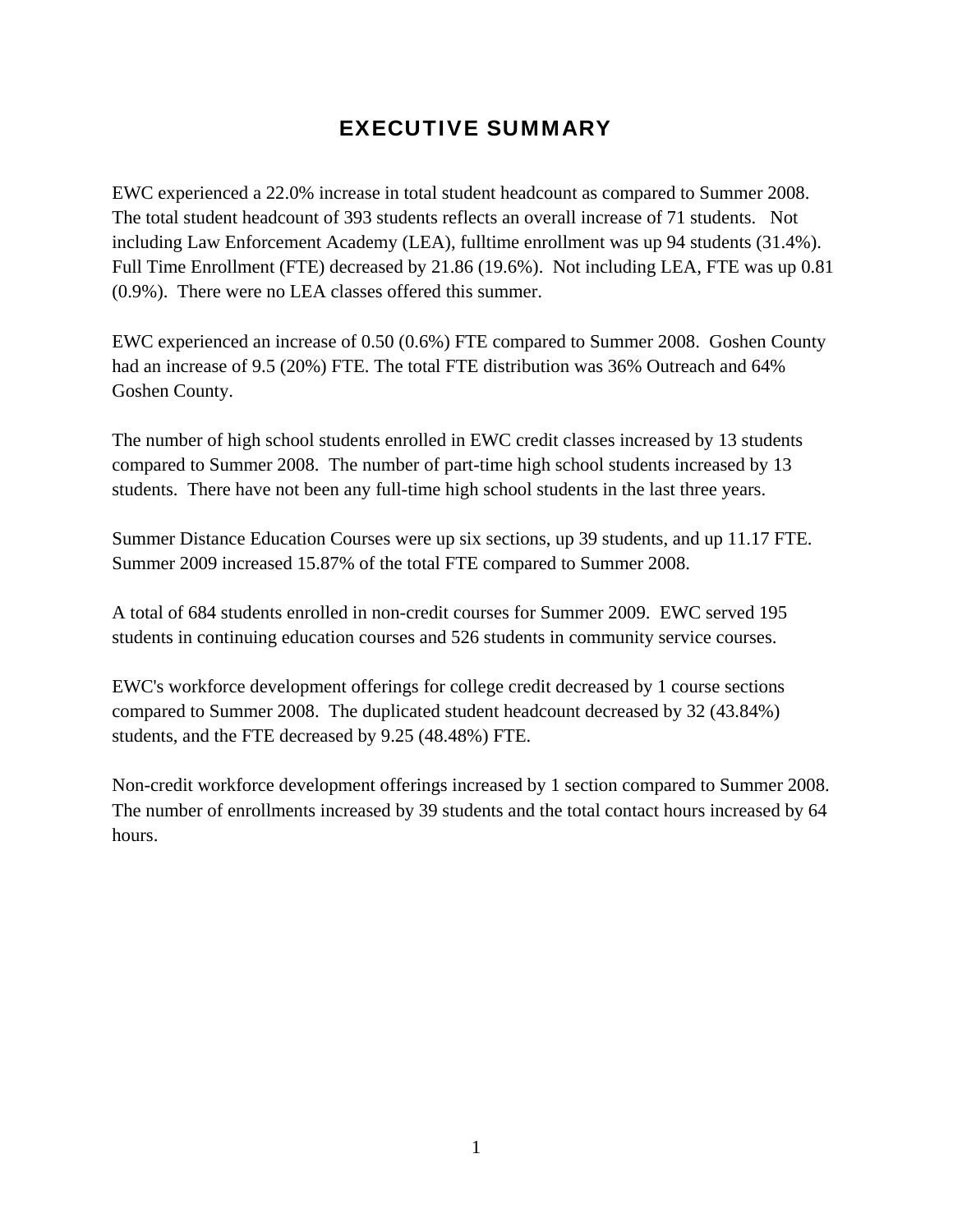# **EASTERN WYOMING COLLEGE SUMMER 2009 ENROLLMENT**

EWC experienced a 22.0% increase in total student headcount as compared to Summer 2008. The total student headcount of 393 students reflects an overall increase of 71 students. Not including Law Enforcement Academy (LEA), fulltime enrollment was up 94 students (31.4%). Full Time Enrollment (FTE) decreased by 21.86 (19.6%). Not including LEA, FTE was up 0.81 (0.9%). There were no LEA classes offered this summer.

|                                                           | <b>Summer</b>           | <b>Summer</b>           | <b>Summer</b>           | <b>Summer</b>  | <b>Summer 2009</b>                                            |                                  |               |                  |
|-----------------------------------------------------------|-------------------------|-------------------------|-------------------------|----------------|---------------------------------------------------------------|----------------------------------|---------------|------------------|
| <b>HEADCOUNT</b>                                          | 2005                    | 2006                    | 2007                    | 2008           | <b>FINAL</b>                                                  | <b>VAR</b>                       | $\frac{0}{0}$ | <b>5 Yr. AVG</b> |
| <b>Full - Time</b>                                        |                         |                         |                         |                |                                                               |                                  |               |                  |
| <b>First Time</b>                                         | $\boldsymbol{0}$        | $\overline{0}$          | $\boldsymbol{0}$        | $\mathbf{1}$   | $\overline{0}$                                                | $-1$                             | $-100.0\%$    | 0.20             |
| Previous                                                  | 4                       | $\overline{4}$          | $\overline{4}$          | $\mathbf{1}$   | 10                                                            | 9                                | 900.0%        | 4.60             |
| <b>Total Full Time</b>                                    | $\overline{\mathbf{4}}$ | $\overline{\mathbf{4}}$ | $\overline{\mathbf{4}}$ | $\overline{2}$ | 10                                                            | 8                                | 400.0%        | 4.80             |
| <b>Part - Time</b>                                        |                         |                         |                         |                |                                                               |                                  |               |                  |
| <b>First Time</b>                                         | 52                      | 35                      | 52                      | 50             | 80                                                            | 30                               | 60.0%         | 53.80            |
| Previous                                                  | 227                     | 210                     | 246                     | 247            | 303                                                           | 56                               | 22.7%         | 246.60           |
| <b>Total Part Time</b>                                    | 279                     | 245                     | 298                     | 297            | 383                                                           | 86                               | 29.0%         | 300.40           |
|                                                           |                         |                         |                         |                |                                                               |                                  |               |                  |
| <b>Total Headcount (Without LEA)</b>                      | 283                     | 249                     | 302                     | 299            | 393                                                           | 94                               | 31.4%         | 305.20           |
| <b>LEA</b>                                                |                         |                         |                         | 23             | $\mathbf{0}$                                                  |                                  |               |                  |
| <b>Total Headcount (With LEA)</b>                         |                         |                         |                         | 322            | 393                                                           | 71                               | 22.0%         |                  |
|                                                           | <b>Summer</b>           | <b>Summer</b>           | <b>Summer</b>           | <b>Summer</b>  | <b>Summer 2009</b>                                            |                                  |               |                  |
| <b>FTE</b>                                                | 2005                    | 2006                    | 2007                    | 2008           | <b>FINAL</b>                                                  | <b>VAR</b>                       | $\frac{6}{6}$ | <b>5 Yr. AVG</b> |
| <b>Total FTE</b><br>(Without LEA)                         | 57.71                   | 52.96                   | 54.63                   | 89.09          | 89.90                                                         | 0.81                             | 0.9%          | 68.86            |
| <b>LEA</b>                                                |                         |                         |                         | 22.67          | 0.00                                                          |                                  |               |                  |
| <b>Total FTE</b><br>(With LEA)                            |                         |                         |                         | 111.76         | 89.90                                                         | $-21.86$                         | $-19.6%$      |                  |
| Summer 2009 Enrollment Report Footnotes:                  |                         |                         |                         |                |                                                               |                                  |               |                  |
| Total students exclusively auditing classes:              |                         |                         | 120                     |                |                                                               | Total number of hours they took: |               | 122.00           |
| Total students taking audit hours within regular courses: |                         |                         | $\overline{7}$          |                | Total number of audited hours they<br>took:                   |                                  |               | 7.00             |
| Total credits taken by credit students:                   |                         |                         | 946.00                  |                | Total hours taken by all students<br>including audited hours: |                                  | 1,075.00      |                  |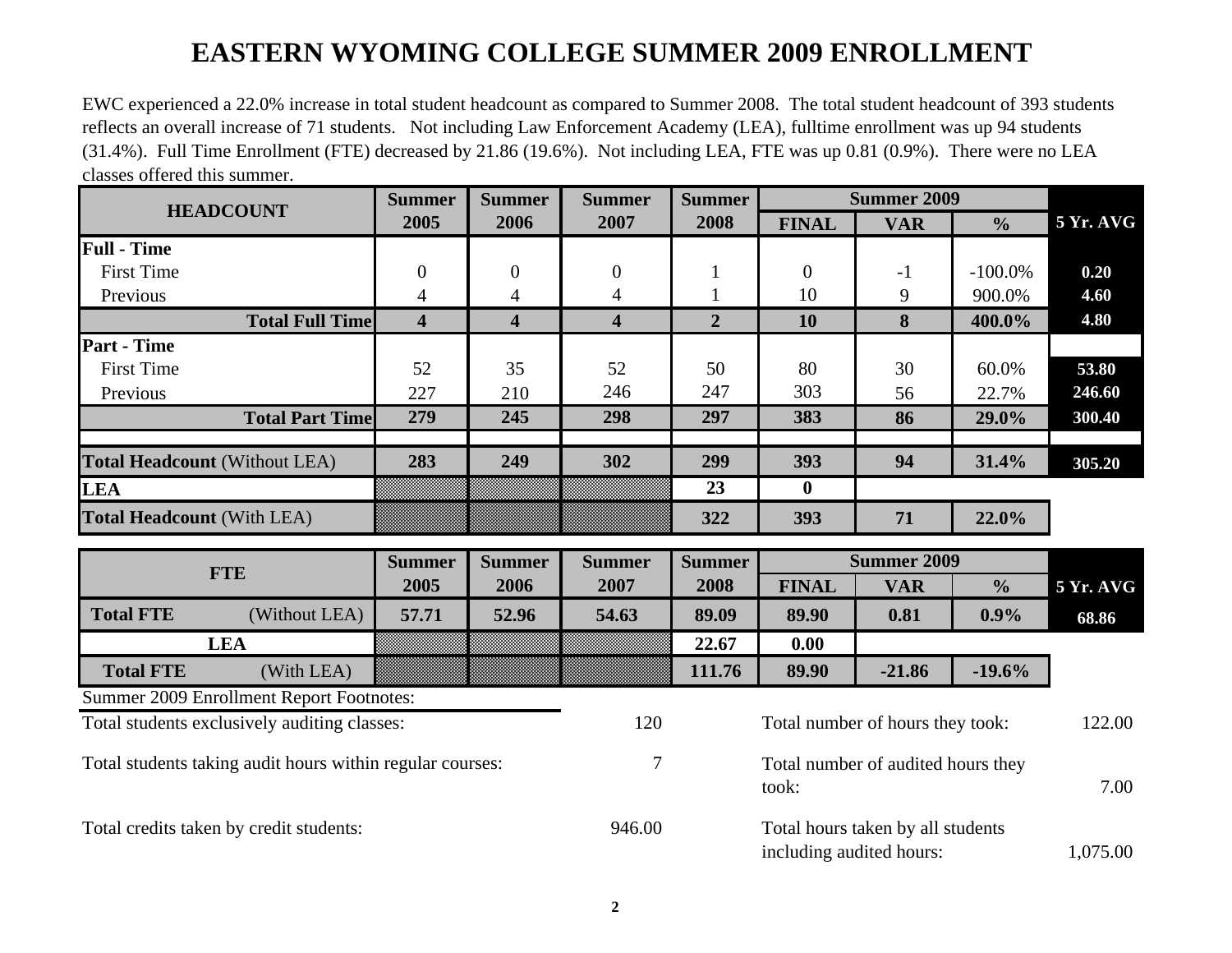# **SUMMER FTE BY LOCATION**

EWC experienced an increase of 0.50 (0.6%) FTE compared to Summer 2008. Goshen County had an increase of 9.5 (20%) FTE. **The total FTE distribution was 36% Outreach and 64% Goshen County**.

| <u> Outreach and 0470 Goshen County.</u> |                |          | Year     |        |          |          | 5 Yr. |            |
|------------------------------------------|----------------|----------|----------|--------|----------|----------|-------|------------|
| <b>Student Location</b>                  | 0 <sub>5</sub> | 06       | 07       | 08     | 09       | Var      | Avg.  |            |
| <b>Douglas</b>                           |                | 5.58     | 3.83     | 8.08   | 8.17     | 0.08     | 5.13  |            |
| <b>Glenrock</b>                          |                | 0.42     |          | 0.17   | 0.25     | 0.08     | 0.17  |            |
| <b>LEA</b>                               |                |          |          | 22.67  |          | $-22.67$ | 7.56  | 3 Year AVG |
| <b>Converse County</b>                   | 0.00           | 6.00     | 3.83     | 30.92  | 8.42     | $-22.50$ | 14.39 | 3 Year AVG |
| <b>Hulett</b>                            |                |          |          |        | 1.83     | 1.83     | 0.37  |            |
| <b>Moorcroft</b>                         |                | 0.42     |          | 1.17   | 1.17     | 0.00     | 0.55  |            |
| <b>Sundance</b>                          |                | 0.17     |          |        |          | 0.00     | 0.03  |            |
| <b>Crook County</b>                      | 0.00           | 0.58     | 0.00     | 1.17   | 3.00     | 1.83     | 0.95  |            |
| Lusk                                     |                | 0.17     |          | 0.33   | 3.67     | 3.33     | 0.83  |            |
| Nobrara County                           | 0.00           | 0.17     | 0.00     | 0.33   | 3.67     | 3.33     | 0.83  |            |
| Chugwater                                |                |          |          |        |          | 0.00     | 0.00  |            |
| <b>Glendo</b>                            |                |          |          |        |          | 0.00     | 0.00  |            |
| <b>Guernsey</b>                          |                | 0.75     |          | 0.25   |          | $-0.25$  | 0.20  |            |
| Wheatland                                |                | 0.67     | 0.58     | 1.08   | 0.17     | $-0.92$  | 0.50  |            |
| <b>Platte County</b>                     | 0.00           | 1.42     | 0.58     | 1.33   | 0.17     | $-1.17$  | 0.70  |            |
| <b>Newcastle</b>                         |                | 5.33     | 2.08     | 5.42   | 12.67    | 7.25     | 5.10  |            |
| <b>Upton</b>                             |                | 0.25     | 0.50     | 0.50   | 1.17     | 0.67     | 0.48  |            |
| <b>Weston County</b>                     | 0.00           | 5.58     | 2.58     | 5.92   | 13.83    | 7.92     | 5.58  |            |
| Other*                                   |                |          | 0.50     | 2.00   | 3.58     | 1.58     | 2.03  | 3 Year AVG |
|                                          |                |          |          |        |          |          |       |            |
| <b>Outreach</b>                          | 17.17          | 13.75    | 7.50     | 41.67  | 32.67    | $-9.00$  | 22.55 |            |
| <b>Variance</b>                          |                | $-3.42$  | $-6.25$  | 34.17  | $-9.00$  |          |       |            |
| % Change                                 |                | $-19.9%$ | $-45.4%$ | 455.6% | $-21.6%$ |          |       |            |
|                                          |                |          |          |        |          |          |       |            |
| Goshen                                   | 40.54          | 39.21    | 47.13    | 47.42  | 56.92    | 9.50     | 46.24 |            |
| <b>Variance</b>                          |                | $-1.33$  | 7.92     | 0.29   | 9.50     |          |       |            |
| % Change                                 |                | $-3.3%$  | 20.2%    | 0.6%   | 20.0%    |          |       |            |
|                                          |                |          |          |        |          |          |       |            |
| <b>Total</b>                             | 57.71          | 52.96    | 54.62    | 89.08  | 89.59    | 0.50     | 68.79 |            |
| <b>Variance</b>                          |                | $-4.75$  | 1.67     | 34.46  | 0.50     |          |       |            |
| % Change                                 |                | $-8.2\%$ | 3.2%     | 63.1%  | 0.6%     |          |       |            |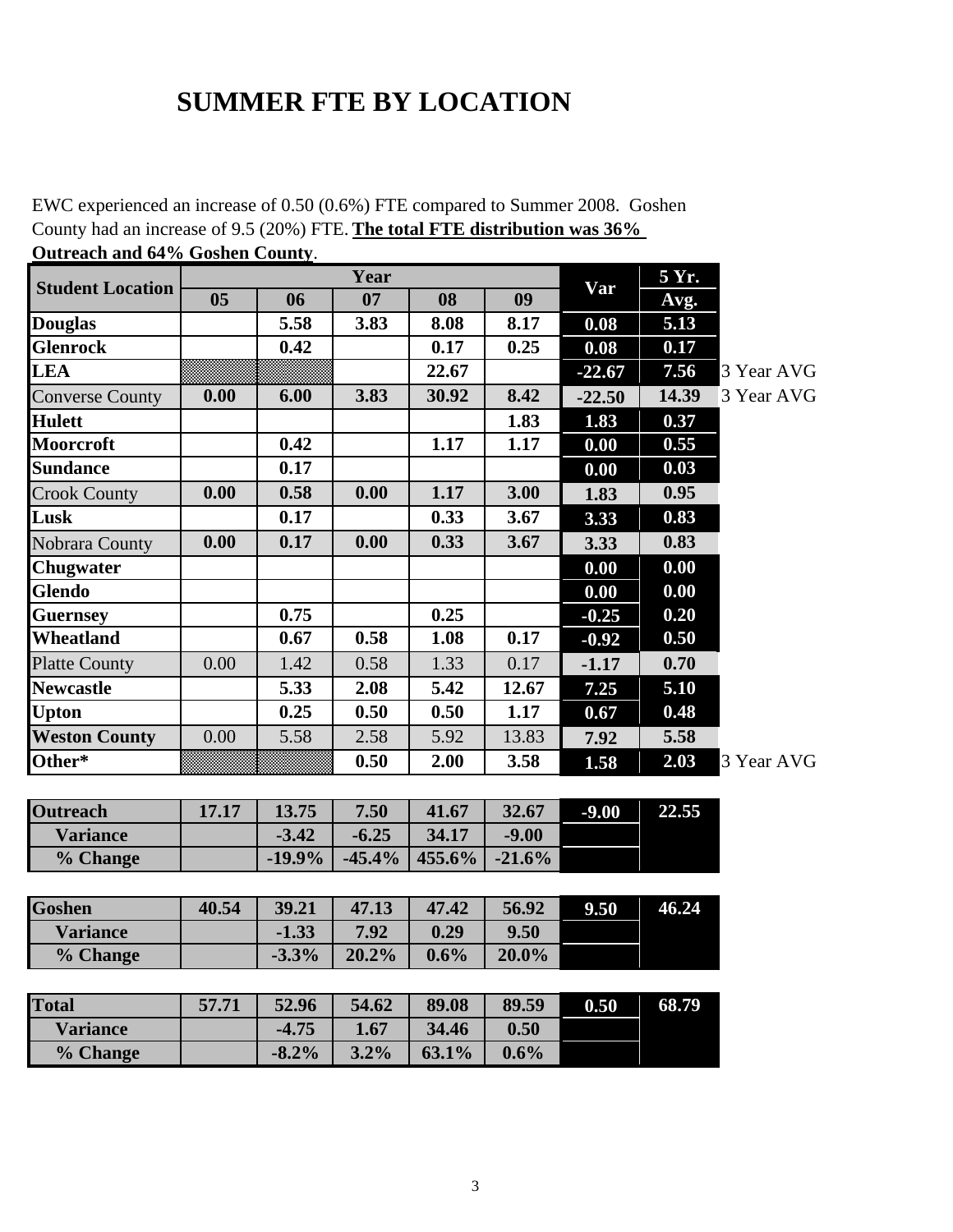# **SUMMER HIGH SCHOOL STUDENT HEADCOUNT**

The number of high school students enrolled in EWC credit classes increased by 13 students compared to Summer 2008. The number of part-time high school students increased by 13 students. There have not been any full-time high school students in the last three years.

| <b>Student Location</b>    |                         | <b>Summer 2007</b>      |                         |                         | <b>Summer 2008</b>      |                         |                         | <b>Summer 2009</b> |                         |                         |
|----------------------------|-------------------------|-------------------------|-------------------------|-------------------------|-------------------------|-------------------------|-------------------------|--------------------|-------------------------|-------------------------|
|                            | FT                      | <b>PT</b>               | <b>Total</b>            | <b>FT</b>               | <b>PT</b>               | <b>Total</b>            | FT                      | <b>PT</b>          | <b>Total</b>            | Avg.                    |
| Douglas                    |                         | 1                       | 1                       |                         | 1                       | 1                       |                         | 4                  | $\overline{4}$          | $\overline{2}$          |
| Glenrock                   |                         |                         | $\overline{0}$          |                         |                         | $\overline{0}$          |                         |                    | $\overline{0}$          | $\overline{0}$          |
| <b>Converse County</b>     | $\overline{\mathbf{0}}$ | $\mathbf{1}$            | $\mathbf{1}$            | $\overline{\mathbf{0}}$ | $\mathbf{1}$            | $\mathbf{1}$            | $\overline{\mathbf{0}}$ | 4                  | $\overline{\mathbf{4}}$ | $\overline{2}$          |
| Hulett                     |                         |                         | $\overline{0}$          |                         |                         | $\boldsymbol{0}$        |                         | $\overline{7}$     | 7                       | $\overline{2}$          |
| Moorcroft                  |                         |                         | $\boldsymbol{0}$        |                         |                         | $\overline{0}$          |                         |                    | $\overline{0}$          | $\overline{0}$          |
| Sundance                   |                         |                         | $\overline{0}$          |                         |                         | $\overline{0}$          |                         |                    | $\overline{0}$          | $\overline{0}$          |
| <b>Crook County</b>        | $\overline{0}$          | $\overline{\mathbf{0}}$ | $\overline{\mathbf{0}}$ | $\overline{0}$          | $\overline{0}$          | $\overline{\mathbf{0}}$ | $\overline{\mathbf{0}}$ | $\overline{7}$     | $\overline{7}$          | $\overline{2}$          |
| Lusk                       |                         |                         | $\boldsymbol{0}$        |                         |                         | $\overline{0}$          |                         |                    | $\overline{0}$          | $\overline{0}$          |
| <b>Niobrara County</b>     | $\overline{\mathbf{0}}$ | $\overline{\mathbf{0}}$ | $\boldsymbol{0}$        | $\overline{\mathbf{0}}$ | $\overline{\mathbf{0}}$ | $\overline{\mathbf{0}}$ | $\overline{\mathbf{0}}$ | $\boldsymbol{0}$   | $\overline{\mathbf{0}}$ | $\overline{\mathbf{0}}$ |
| Chugwater                  |                         |                         | $\overline{0}$          |                         |                         | $\overline{0}$          |                         |                    | $\overline{0}$          | $\overline{0}$          |
| Glendo                     |                         |                         | $\boldsymbol{0}$        |                         |                         | $\overline{0}$          |                         |                    | $\overline{0}$          | $\boldsymbol{0}$        |
| Guernsey                   |                         |                         | $\overline{0}$          |                         |                         | $\overline{0}$          |                         |                    | $\overline{0}$          | $\overline{0}$          |
| Wheatland                  |                         |                         | $\boldsymbol{0}$        |                         |                         | $\boldsymbol{0}$        |                         |                    | $\overline{0}$          | $\overline{0}$          |
| <b>Platte County</b>       | $\boldsymbol{0}$        | $\boldsymbol{0}$        | $\boldsymbol{0}$        | $\overline{\mathbf{0}}$ | $\boldsymbol{0}$        | $\boldsymbol{0}$        | $\boldsymbol{0}$        | $\bf{0}$           | $\overline{\mathbf{0}}$ | $\boldsymbol{0}$        |
| Newcastle                  |                         |                         | $\boldsymbol{0}$        |                         | $\overline{2}$          | $\overline{2}$          |                         | $\overline{7}$     | 7                       | 3                       |
| Upton                      |                         |                         | $\overline{0}$          |                         |                         | $\overline{0}$          |                         | $\overline{2}$     | $\overline{2}$          |                         |
| <b>Weston County</b>       | $\overline{\mathbf{0}}$ | $\overline{\mathbf{0}}$ | $\overline{\mathbf{0}}$ | $\overline{\mathbf{0}}$ | $\overline{2}$          | $\overline{2}$          | $\overline{\mathbf{0}}$ | $\overline{9}$     | $\overline{9}$          | $\overline{4}$          |
| <b>Other</b>               |                         |                         | $\boldsymbol{0}$        |                         |                         | $\overline{\mathbf{0}}$ |                         | $\mathbf{1}$       | $\overline{1}$          | $\boldsymbol{0}$        |
|                            |                         |                         |                         |                         |                         |                         |                         |                    |                         |                         |
| <b>Outreach</b>            | $\bf{0}$                | $\mathbf{1}$            | $\mathbf{1}$            | $\boldsymbol{0}$        | $\overline{3}$          | $\overline{3}$          | $\boldsymbol{0}$        | 21                 | 21                      | 8                       |
|                            |                         |                         |                         |                         |                         |                         |                         |                    |                         |                         |
| <b>Goshen</b>              |                         | $\overline{2}$          | $\overline{2}$          |                         | $\overline{7}$          | $\overline{7}$          |                         | $\overline{2}$     | $\overline{2}$          | 4                       |
|                            |                         |                         |                         |                         |                         |                         |                         |                    |                         |                         |
| <b>Total</b>               | $\boldsymbol{0}$        | $\overline{3}$          | $\overline{3}$          | $\boldsymbol{0}$        | 10                      | $\overline{10}$         | $\boldsymbol{0}$        | 23                 | $\overline{23}$         | 12                      |
|                            |                         |                         |                         |                         |                         |                         |                         |                    |                         |                         |
| <b>% of Total Students</b> |                         | $0.99\%$                |                         |                         | 8.95%                   |                         |                         | 5.85%              |                         |                         |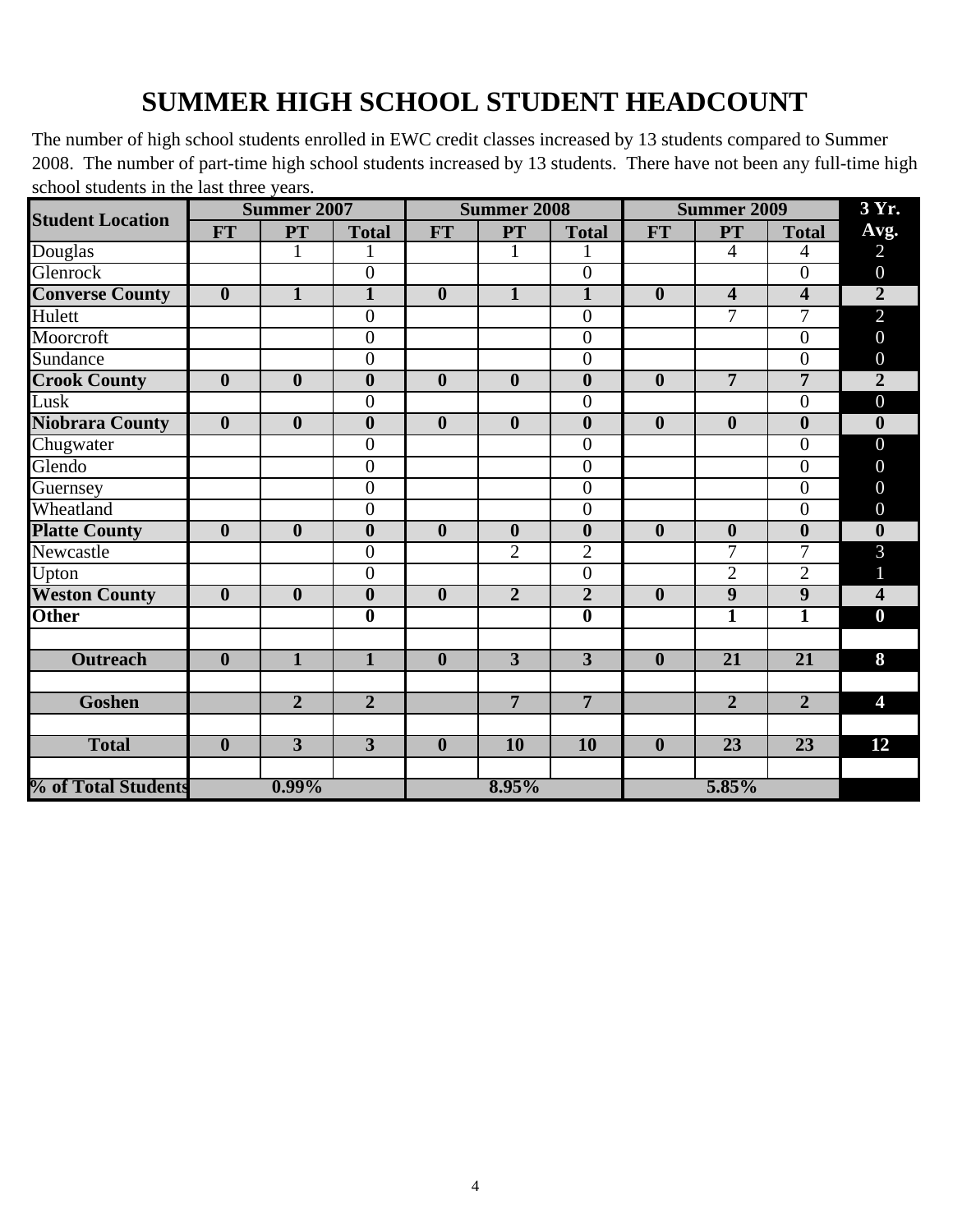| <u>DOMMER DID MATURE ED CONTINUM CO CIWED</u> |                 |                 |            |                 |                    |            |                 |                 |            |  |  |  |
|-----------------------------------------------|-----------------|-----------------|------------|-----------------|--------------------|------------|-----------------|-----------------|------------|--|--|--|
| <b>Course Delivery Location</b>               |                 | Summer 2007     |            |                 | <b>Summer 2008</b> |            | Summer 2009     |                 |            |  |  |  |
|                                               | <b>Sections</b> | <b>Students</b> | <b>FTE</b> | <b>Sections</b> | <b>Students</b>    | <b>FTE</b> | <b>Sections</b> | <b>Students</b> | <b>FTE</b> |  |  |  |
| <b>Goshen</b>                                 |                 | 42              | 10.17      | 17              | 78                 | 5.83       | 23              |                 | 27.00      |  |  |  |
| <b>Total</b>                                  |                 | 42              | 10.17      | 17              | 78                 | 15.83      | 23              | 117             | 27.00      |  |  |  |

# **SUMMER DISTANCE EDUCATION COURSES**

|                                  |                 | Summer 2007     |            |                 | <b>Summer 2008</b> |            | <b>Summer 2009</b> |                 |            |  |
|----------------------------------|-----------------|-----------------|------------|-----------------|--------------------|------------|--------------------|-----------------|------------|--|
| <b>Course Delivery Method</b>    | <b>Sections</b> | <b>Students</b> | <b>FTE</b> | <b>Sections</b> | <b>Students</b>    | <b>FTE</b> | <b>Sections</b>    | <b>Students</b> | <b>FTE</b> |  |
| <b>Compressed Video</b>          |                 |                 |            |                 |                    |            |                    |                 |            |  |
| <b>Internet</b>                  |                 | 23              | 5.42       | 15              | 66                 | 12.83      | 20                 | 109             | 25.00      |  |
| <b>Telecourse</b>                | ◠               | 19              | 4.75       | 2               | 12                 | 3.00       | 3                  | 8               | 2.00       |  |
| <b>Compressed Video/Internet</b> |                 |                 |            |                 |                    |            |                    |                 |            |  |
| <b>Total</b>                     | Q               | 42              | 10.17      | 17              | 78                 | 15.83      | 23                 | 117             | 27.00      |  |
|                                  |                 |                 |            |                 |                    |            |                    |                 |            |  |
| % of Total FTE                   |                 | 18.62%          |            |                 | 14.16%             |            |                    | 30.03%          |            |  |

Number of students is a duplicated headcount.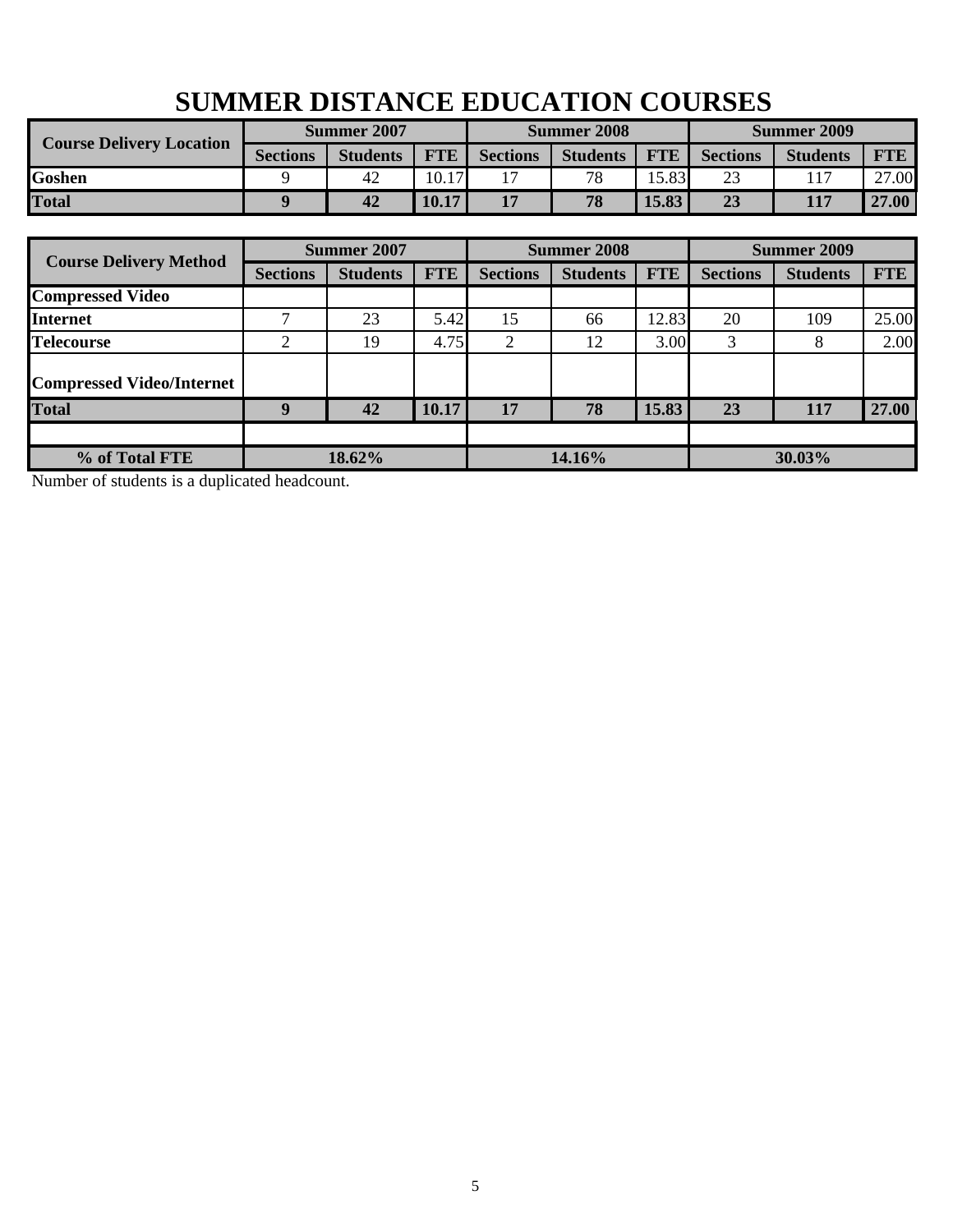# **SUMMER DISTANCE EDUCATION STUDENTS**

# **Age**

|                         |                         | <b>Summer 2007</b> |                  |                  | <b>Summer 2008</b>      |                         | <b>Summer 2009</b> |                         |                  |  |
|-------------------------|-------------------------|--------------------|------------------|------------------|-------------------------|-------------------------|--------------------|-------------------------|------------------|--|
| <b>Student Location</b> | LT 25                   | <b>GE 25</b>       | <b>Total</b>     | LT 25            | <b>GE 25</b>            | <b>Total</b>            | LT 25              | <b>GE 25</b>            | <b>Total</b>     |  |
| Douglas                 |                         |                    | $\boldsymbol{0}$ | 3                | 3                       | 6                       | $\overline{2}$     | $\overline{2}$          | $\overline{4}$   |  |
| Glenrock                |                         |                    | $\boldsymbol{0}$ |                  | $\mathbf{1}$            | $\mathbf{1}$            |                    | $\mathbf{1}$            | $\mathbf{1}$     |  |
| <b>Converse County</b>  | $\boldsymbol{0}$        | $\boldsymbol{0}$   | $\boldsymbol{0}$ | $\overline{3}$   | $\overline{\mathbf{4}}$ | $\overline{7}$          | $\overline{2}$     | $\overline{\mathbf{3}}$ | $\overline{5}$   |  |
| Hulett                  |                         |                    | $\boldsymbol{0}$ |                  |                         | $\boldsymbol{0}$        |                    |                         | $\boldsymbol{0}$ |  |
| Moorcroft               |                         |                    | $\boldsymbol{0}$ | $\mathbf{1}$     | $\mathbf{1}$            | $\overline{2}$          | $\mathbf{1}$       | $\mathbf{1}$            | $\overline{2}$   |  |
| Sundance                |                         |                    | $\boldsymbol{0}$ |                  |                         | $\boldsymbol{0}$        |                    |                         | $\boldsymbol{0}$ |  |
| <b>Crook County</b>     | $\boldsymbol{0}$        | $\mathbf{0}$       | $\boldsymbol{0}$ | $\mathbf{1}$     | $\mathbf{1}$            | $\overline{2}$          | $\mathbf{1}$       | $\mathbf{1}$            | $\overline{2}$   |  |
| Lusk                    |                         |                    | $\boldsymbol{0}$ |                  | $\overline{2}$          | $\overline{2}$          | $\mathbf{1}$       |                         | $\mathbf{1}$     |  |
| <b>Niobrara County</b>  | $\boldsymbol{0}$        | $\boldsymbol{0}$   | $\boldsymbol{0}$ | $\boldsymbol{0}$ | $\overline{2}$          | $\overline{2}$          | $\mathbf{1}$       | $\boldsymbol{0}$        | $\mathbf{1}$     |  |
| Chugwater               |                         |                    | $\boldsymbol{0}$ |                  |                         | $\boldsymbol{0}$        |                    |                         | $\boldsymbol{0}$ |  |
| Glendo                  |                         |                    | $\mathbf{0}$     |                  |                         | $\mathbf{0}$            |                    |                         | $\overline{0}$   |  |
| Guernsey                |                         |                    | $\boldsymbol{0}$ |                  | $\mathbf{1}$            | $\mathbf{1}$            |                    |                         | $\boldsymbol{0}$ |  |
| Wheatland               |                         | $\mathbf{1}$       | $\mathbf{1}$     |                  | $\overline{2}$          | $\overline{2}$          |                    | $\overline{2}$          | $\overline{2}$   |  |
| <b>Platte County</b>    | $\boldsymbol{0}$        | 1                  | $\mathbf{1}$     | $\boldsymbol{0}$ | 3                       | $\overline{\mathbf{3}}$ | $\boldsymbol{0}$   | $\overline{2}$          | $\overline{2}$   |  |
| Newcastle               | 1                       | $\overline{2}$     | 3                | $\overline{2}$   |                         | $\overline{2}$          | 5                  | 8                       | 13               |  |
| Upton                   |                         | $\overline{2}$     | $\overline{2}$   |                  | $\mathbf{1}$            | $\mathbf{1}$            |                    |                         | $\overline{0}$   |  |
| <b>Weston County</b>    | $\mathbf{1}$            | 4                  | 5                | $\boldsymbol{2}$ | $\mathbf{1}$            | $\overline{\mathbf{3}}$ | 5                  | 8                       | 13               |  |
| <b>Other</b>            | $\overline{2}$          |                    | $\overline{2}$   | 5                | $\overline{\mathbf{3}}$ | 8                       | $\overline{7}$     | $\overline{\mathbf{3}}$ | 10               |  |
|                         |                         |                    |                  |                  |                         |                         |                    |                         |                  |  |
| <b>Outreach</b>         | $\overline{\mathbf{3}}$ | 5                  | 8                | 11               | 14                      | 25                      | 16                 | 17                      | 33               |  |
|                         |                         |                    |                  |                  |                         |                         |                    |                         |                  |  |
| <b>Goshen</b>           | 15                      | 14                 | 30               | 27               | 11                      | 38                      | 36                 | 21                      | 57               |  |
|                         |                         |                    |                  |                  |                         |                         |                    |                         |                  |  |
| <b>Total</b>            | 18                      | 19                 | 38               | 38               | 25                      | 63                      | 52                 | 38                      | 90*              |  |

\* Three students did not report age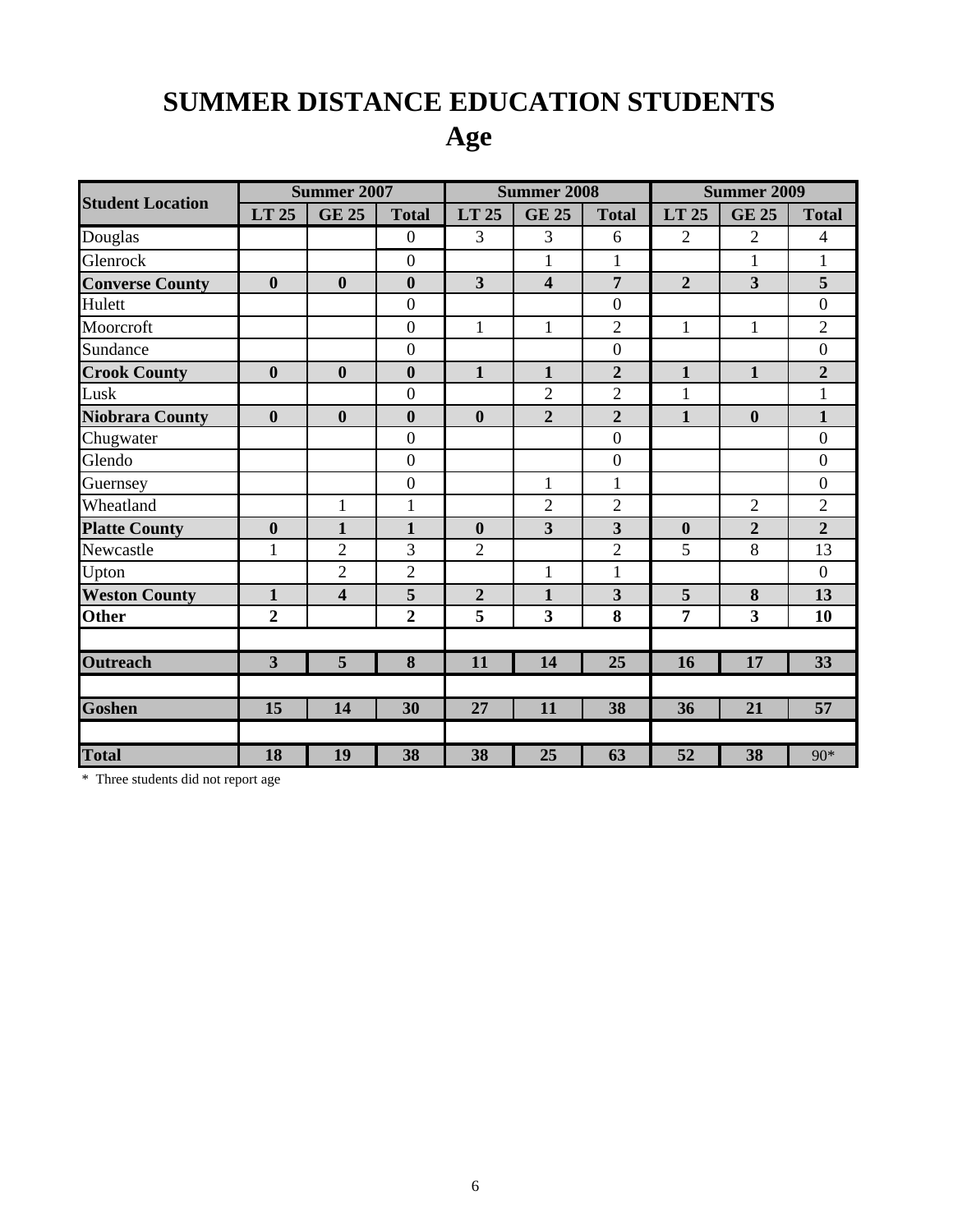## **NON-CREDIT ENROLLMENT**

A total of 684 students enrolled in non-credit courses for Summer 2009. EWC served 195 students in continuing education courses and 526 students in community service courses.

| <b>NON-CREDIT HEADCOUNT</b>                         | <b>MEN</b> | <b>WOMEN</b> | <b>TOTAL</b> |
|-----------------------------------------------------|------------|--------------|--------------|
| <b>Continuing Education Students (CE) Workforce</b> |            |              |              |
| <b>Unduplicated Headcount</b>                       | 69         | 126          | 195          |
| <b>Duplicated Headcount</b>                         | 86         | 192          | 278          |
| <b>Community Service Students (CS)</b>              |            |              |              |
| <b>Unduplicated Headcount</b>                       | 221        | 305          | 526          |
| <b>Duplicated Headcount</b>                         | 265        | 376          | 641          |
| <b>Total CE + CS Duplicated Headcount</b>           | 351        | 568          | 919          |
|                                                     |            |              |              |
| <b>Total CE + CS Unique Headcount</b>               | 272        | 412          | 684          |

### **DEFINITIONS**

- 1. **Unduplicated headcount** counts each student only once even if they are enrolled in more than one course.
- 2. **Duplicated headcount** sums the total enrollment in all courses allowing students enrolled in more than one class to be counted multiple times.
- 3. **Unique headcount** counts each student only once even if they are enrolled in both CS and CE courses.
- 4. **Continuing Education** for this report is defined as those courses intended to provide job enrichment.
- 5. **Community Service Education** for this report is defined as those courses intended to provide personal enrichment.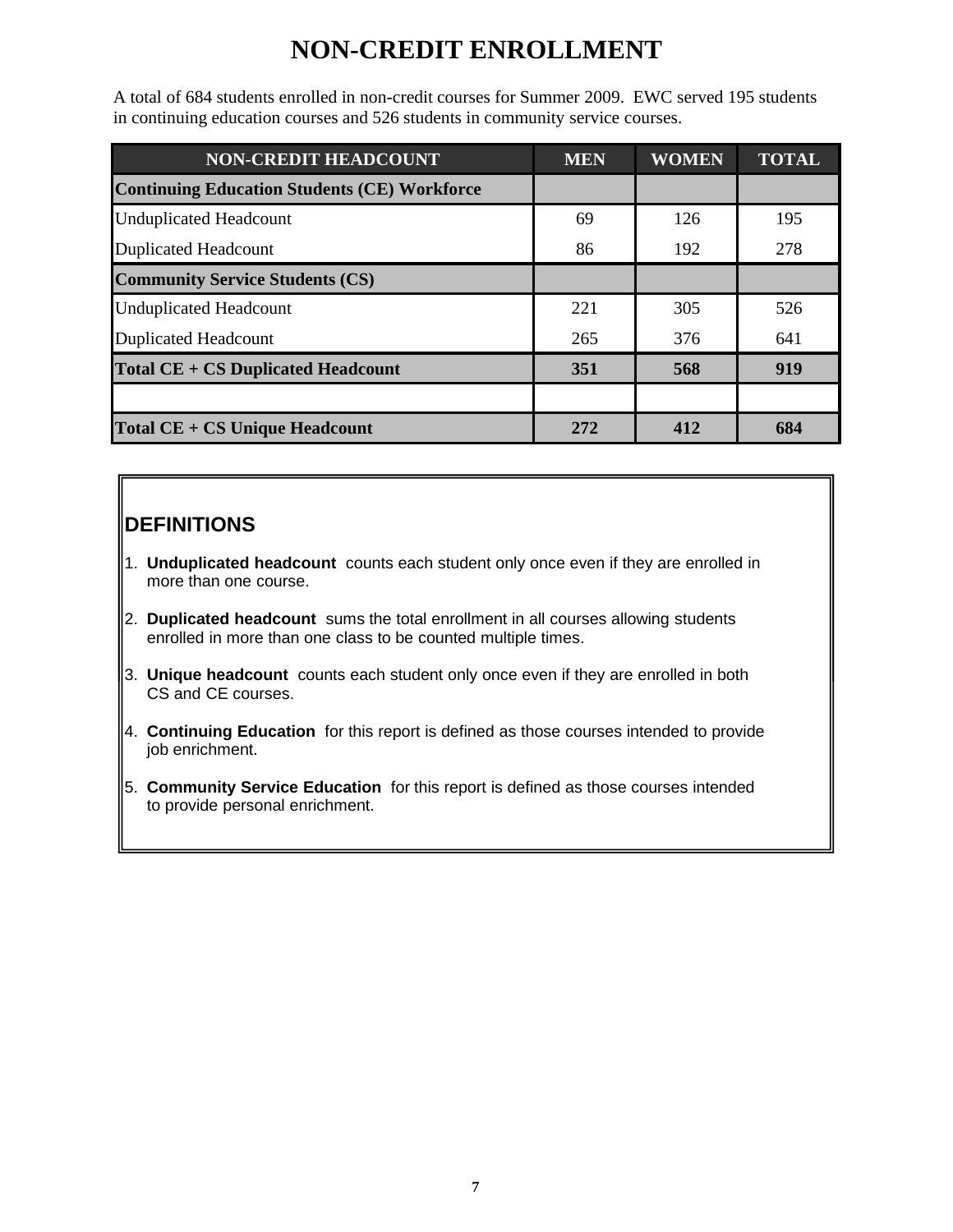# **WORKFORCE DEVELOPMENT**

Workforce development activities are defined as *any training and/or educational related service leading to the acquisition of skills necessary to perform the duties of a particular job for those individuals in or preparing to enter the workforce* . Only those courses organized or coordinated by EWC's workforce development efforts are included in the following table by career cluster as defined by the National Association of State Directors of Career Technical Education Consortium.

#### **Credit Courses**

EWC's workforce development offerings for college credit decreased by 1 course sections compared to Summer 2008. The duplicated student headcount decreased by 32 (43.84%) students, and the FTE decreased by 9.25 (48.48%) FTE.

|                                        | <b>Summer 2007</b> |                          |                               |      |                | <b>Summer 2008</b>           |                               |       |    | <b>Summer 2009</b>           |                               |            |
|----------------------------------------|--------------------|--------------------------|-------------------------------|------|----------------|------------------------------|-------------------------------|-------|----|------------------------------|-------------------------------|------------|
| <b>Career Clusters</b>                 |                    | <b>Sections Students</b> | <b>Credit</b><br><b>Hours</b> |      |                | <b>FTE Sections Students</b> | <b>Credit</b><br><b>Hours</b> |       |    | <b>FTE Sections Students</b> | <b>Credit</b><br><b>Hours</b> | <b>FTE</b> |
| <b>Agriculture, Food &amp; Natural</b> |                    |                          |                               |      |                |                              |                               |       |    |                              |                               |            |
| <b>Resources</b>                       |                    |                          |                               |      |                |                              |                               |       |    |                              |                               |            |
| <b>Architecture &amp; Construction</b> | $\mathbf{1}$       | 13                       | 2.00                          | 2.17 |                |                              |                               |       | 6  | 18                           | 12.00                         | 3.00       |
| Arts, A/V Technology &                 |                    |                          |                               |      |                |                              |                               |       |    |                              |                               |            |
| <b>Communications</b>                  |                    |                          |                               |      |                |                              |                               |       |    |                              |                               |            |
| <b>Business, Management &amp;</b>      |                    |                          |                               |      |                |                              |                               |       |    |                              |                               |            |
| <b>Administration</b>                  |                    |                          |                               |      | 4              | $\overline{7}$               | 4.00                          | 0.58  |    |                              |                               |            |
| <b>Education &amp; Training</b>        | $\mathbf{1}$       |                          | 1.00                          | 0.08 |                |                              |                               |       |    |                              |                               |            |
| <b>Finance</b>                         |                    |                          |                               |      |                |                              |                               |       |    |                              |                               |            |
| <b>Government &amp; Public</b>         |                    |                          |                               |      |                |                              |                               |       |    |                              |                               |            |
| <b>Administration</b>                  |                    |                          |                               |      |                |                              |                               |       |    |                              |                               |            |
| <b>Health Science</b>                  |                    |                          |                               |      | 5              | 24                           | 20.00                         | 8.00  | 4  | 23                           | 14.00                         | 6.83       |
| <b>Hospitality &amp; Tourism</b>       |                    |                          |                               |      |                |                              |                               |       |    |                              |                               |            |
| <b>Human Services</b>                  |                    |                          |                               |      |                |                              |                               |       |    |                              |                               |            |
| <b>Information Technology</b>          |                    |                          |                               |      |                |                              |                               |       |    |                              |                               |            |
| Law, Public Safety & Security          | $\overline{2}$     | 20                       | 1.50                          | 1.21 | $\overline{2}$ | 42                           | 6.00                          | 10.50 |    |                              |                               |            |
| <b>Manufacturing</b>                   |                    |                          |                               |      |                |                              |                               |       |    |                              |                               |            |
| <b>Marketing, Sales &amp; Service</b>  |                    |                          |                               |      |                |                              |                               |       |    |                              |                               |            |
| <b>Science, Technology,</b>            |                    |                          |                               |      |                |                              |                               |       |    |                              |                               |            |
| <b>Engineering &amp; Mathematics</b>   |                    |                          |                               |      |                |                              |                               |       |    |                              |                               |            |
| <b>Transportation, Distribution</b>    |                    |                          |                               |      |                |                              |                               |       |    |                              |                               |            |
| & Logistics                            |                    |                          |                               |      |                |                              |                               |       |    |                              |                               |            |
| <b>Total</b>                           | 4                  | 34                       | 4.50                          | 3.46 | 11             | 73                           | 30.00                         | 19.08 | 10 | 41                           | 26.00                         | 9.83       |